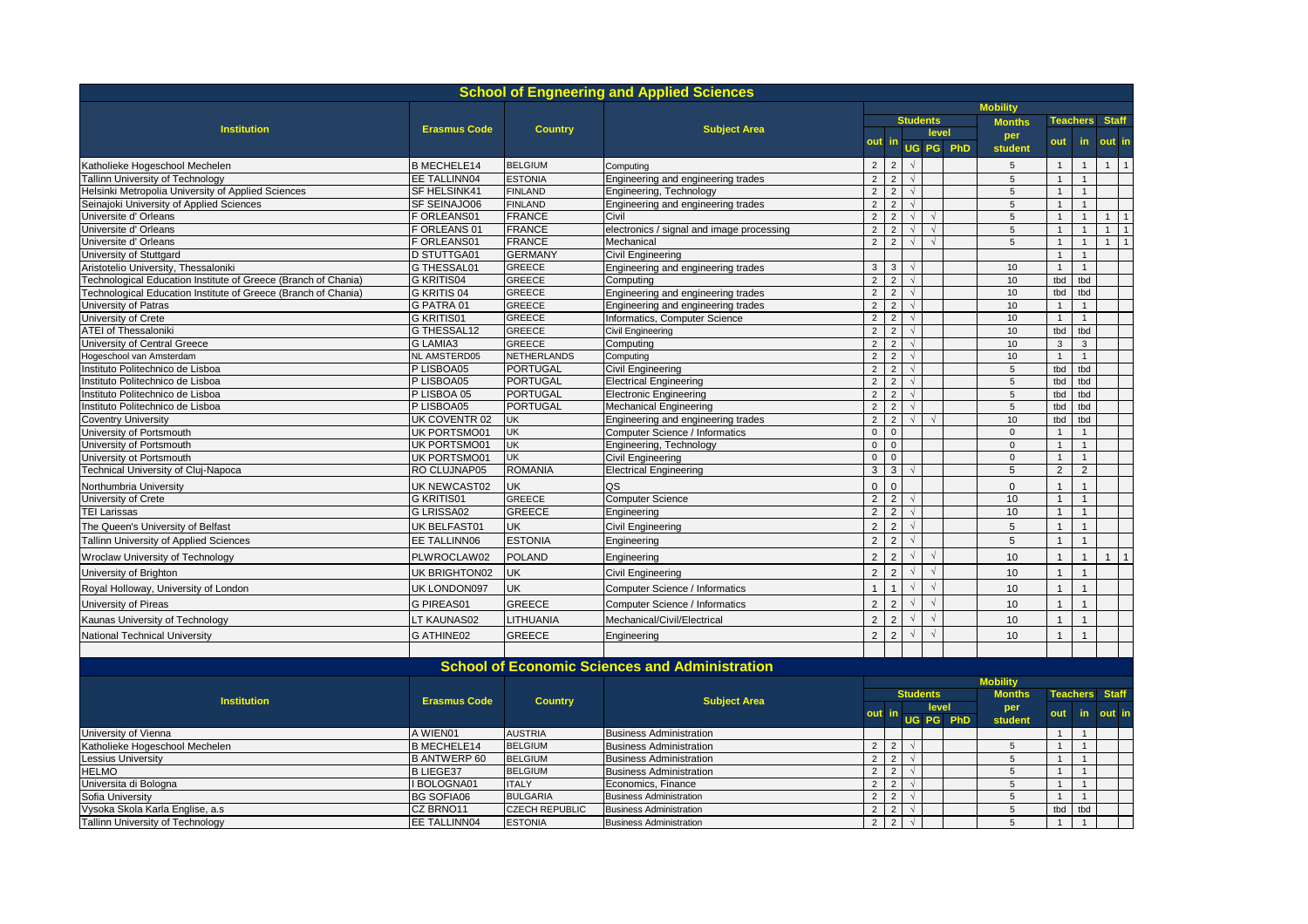| University of Jyvaskylan                                 | <b>ISF JYVASKY01</b> | <b>FINLAND</b>  | <b>Business Administration</b>                           |                |  |  | tbd tbd |               |  |
|----------------------------------------------------------|----------------------|-----------------|----------------------------------------------------------|----------------|--|--|---------|---------------|--|
| Seinajoki University of Applied Sciences                 | SF SEINAJO06         | <b>FINLAND</b>  | <b>Business Administration</b>                           |                |  |  | tbd     | tbd           |  |
| Lahti University of Applied Sciences                     | SF LAHTI11           | <b>FINLAND</b>  | <b>Business Administration</b>                           |                |  |  | tbd tbd |               |  |
| Helsinki Metropolia University of Applied Sciences       | <b>SF HELSINK41</b>  | <b>FINLAND</b>  | <b>Business Administration</b>                           | $\overline{2}$ |  |  |         |               |  |
| University of Joensuu                                    | SFJOENSUU01          | <b>FINLAND</b>  | <b>Business Administration</b>                           |                |  |  |         |               |  |
| <b>Riga Technical University</b>                         | V RIGA02             | LATVIA          | Business Administration (Broad Programmes)               | $\epsilon$     |  |  |         |               |  |
| Panstwowa Wyzsza Szkola Zawodowa w Gorzowa Wielkopolskim | PLGORZOW01           | <b>POLAND</b>   | <b>Business Administration</b>                           |                |  |  | ∠       | C.            |  |
| Instituto Politechnico do Porto                          | P PORTO05            | <b>PORTUGAL</b> | <b>Business Administration</b>                           |                |  |  |         | $\sim$        |  |
| University of Pais Vasco                                 | E BILBAO01           | <b>SPAIN</b>    | <b>Business Administration</b>                           |                |  |  |         | $\mathcal{P}$ |  |
| Karoli Gaspar Reformatus Eqyetem                         | HU BUDAPES10         | <b>HUNGARY</b>  | <b>Business Administration</b>                           |                |  |  |         |               |  |
| Kaunas University of Technology                          | T KAUNAS02           | LITHUANIA       | <b>Business Administration</b>                           |                |  |  |         |               |  |
| <b>Stuttgart Media Universtiy</b>                        | D STUTTGA06          | <b>GERMANY</b>  | Business Administration (Management Information Systems) |                |  |  |         |               |  |
| University of Oviedo                                     | E OVIEDO01           | <b>SPAIN</b>    | <b>Business Administration</b>                           | 2              |  |  |         |               |  |

|                                                 |                      |                | <b>School of Health Sciences</b> |            |  |                 |           |                 |                       |     |        |  |
|-------------------------------------------------|----------------------|----------------|----------------------------------|------------|--|-----------------|-----------|-----------------|-----------------------|-----|--------|--|
|                                                 |                      |                |                                  |            |  |                 |           | <b>Mobility</b> |                       |     |        |  |
| <b>Institution</b>                              | <b>Erasmus Code</b>  | <b>Country</b> | <b>Subject Area</b>              |            |  | <b>Students</b> |           | <b>Months</b>   | <b>Teachers</b> Staff |     |        |  |
|                                                 |                      |                |                                  | out        |  | level           |           | per             | out                   | in. | out in |  |
|                                                 |                      |                |                                  |            |  |                 | UG PG PhD | student         |                       |     |        |  |
| <b>ATEI of Thessaloniki</b>                     | G THESSAL12          | <b>GREECE</b>  | Nursing and Caring               |            |  |                 |           | 10 <sup>°</sup> | tbd                   | tbd |        |  |
| University of the Peloponnese                   | G TRIPOLI03          | <b>GREECE</b>  | Nursing and Caring               |            |  |                 |           | 10              |                       |     |        |  |
| <b>Linkopings University</b>                    | S LINKOPI01          | <b>SWEDEN</b>  | Nursing and Caring               |            |  |                 |           |                 |                       |     |        |  |
| Haute Ecole Libre de Bruxelles - Ilya Prigogine | <b>B BRUXEL85</b>    | <b>BELGIUM</b> | Nursing and Caring               | <u>_</u>   |  |                 |           |                 |                       |     |        |  |
| University of Valencia                          | <b>IE VALENCIA01</b> | <b>SPAIN</b>   | Pharmacy                         | $\epsilon$ |  |                 |           |                 |                       |     |        |  |
|                                                 |                      |                |                                  |            |  |                 |           |                 |                       |     |        |  |

| <b>School of Architecture, Fine and Applied Arts</b> |  |
|------------------------------------------------------|--|
|                                                      |  |

|                                               |                     |                |                                            | <b>Students</b> |                |            |            |     | <b>Mobility</b> |                |                 |              |
|-----------------------------------------------|---------------------|----------------|--------------------------------------------|-----------------|----------------|------------|------------|-----|-----------------|----------------|-----------------|--------------|
| <b>Institution</b>                            | <b>Erasmus Code</b> | <b>Country</b> | <b>Subject Area</b>                        |                 |                |            |            |     | <b>Months</b>   |                | <b>Teachers</b> | <b>Staff</b> |
|                                               |                     |                |                                            | out in          |                |            | level      |     | per             | out            | in.             | out in       |
|                                               |                     |                |                                            |                 |                |            | UG PG      | PhD | student         |                |                 |              |
| <b>Kunstuniversitat Linz</b>                  | A LINZ02            | <b>AUSTRIA</b> | Art and Design                             | $\overline{2}$  | $2^{\circ}$    | $\sqrt{ }$ |            |     | 10              | $\overline{1}$ |                 |              |
| North Karelia University of Applied Sciences  | SF JOENSUU09        | <b>FINLAND</b> | Graphic Design                             | $\overline{2}$  | 2              |            |            |     | 10              |                |                 |              |
| North Karelia University of Applied Sciences  | <b>SF JOENSUU09</b> | <b>FINLAND</b> | <b>Interior Design</b>                     | $\overline{2}$  | 2              | $\sqrt{2}$ |            |     | 10              | tbd            | tbd             |              |
| Hochschule fur Bildende Kunste Braunschweig   | <b>D BRAUNSC02</b>  | <b>GERMANY</b> | Arts (Broad Programmes)                    | $\overline{3}$  | 3 <sup>1</sup> |            |            |     | 5               | tbd            | tbd             |              |
| Aristotelio University, Thessaloniki          | G THESSAL01         | <b>GREECE</b>  | Architecture and Town Planning             | 3               | 3              |            |            |     | 10              |                |                 |              |
| University of Patras                          | <b>G PATRA01</b>    | <b>GREECE</b>  | Architecture and Town Planning             | $\overline{2}$  | $\overline{2}$ |            | $\Delta$   |     | 10              |                | $\overline{1}$  |              |
| Szechenyi Istvan University                   | HU GYOR01           | <b>HUNGARY</b> | Architecture                               | $\overline{2}$  | $\overline{2}$ | $\sqrt{2}$ |            |     | 5               |                |                 |              |
| Kaunas College                                | LT KAUNAS08         | LITHUANIA      | Art and Design                             | $\overline{2}$  | 2              |            |            |     | 5               |                |                 |              |
| Escuela de Arte y Superior de Diseno La Rioja | E LOGRONO03         | <b>SPAIN</b>   | Graphic / Interior Design                  | $\overline{2}$  | $\overline{2}$ |            |            |     | 5               | tbd            | tbd             |              |
| <b>Coventry University</b>                    | UK COVENTR 02       | <b>UK</b>      | Art and Design                             | $\overline{2}$  | 2              |            |            |     | 5               |                |                 |              |
| North Karelia University of Applied Sciences  | <b>SF JOENSUU09</b> | <b>FINLAND</b> | <b>Graphic Design</b>                      | $\overline{2}$  | 2              |            |            |     | 5               |                |                 |              |
| North Karelia University of Applied Sciences  | <b>SF JOENSUU09</b> | <b>FINLAND</b> | <b>Interior Design</b>                     | $\overline{2}$  | $\overline{2}$ |            |            |     | 5               |                |                 |              |
| Kaunas College                                | LT KAUNAS08         | LITHUANIA      | Art and Design                             | $\overline{2}$  | 2              |            |            |     | 5               |                |                 |              |
| University of Patras                          | <b>G PATRA01</b>    | <b>GREECE</b>  | Architecture and Town Planning             | $\overline{2}$  | $\overline{2}$ |            |            |     | 10              |                |                 |              |
| Aristotelio University, Thessaloniki          | G THESSAL 01        | <b>GREECE</b>  | Architecture and Town Planning / Fine Arts | $\mathbf{3}$    | 3              |            |            |     | 10              |                |                 |              |
| Szechenyi University                          | HU GYOR01           | <b>HUNGARY</b> | Architecture                               | $\overline{2}$  | $\overline{2}$ |            |            |     | 5               |                |                 |              |
| <b>Glasgow Caledonian University</b>          | UK GLASGOW08        | <b>UK</b>      | <b>Graphic Design</b>                      | $\overline{2}$  | 2              |            |            |     | 5               |                |                 |              |
| Politecnico Di Milano                         | I MILANO002         | <b>ITALY</b>   | Architecture                               | $\overline{2}$  | $\overline{2}$ |            |            |     | 5               |                |                 |              |
| Politecnico di Torino                         | <b>I TORINO02</b>   | <b>ITALY</b>   | Architecture                               | $\overline{2}$  | 2              | $\sqrt{ }$ | $\sqrt{ }$ |     | 5               | $\Omega$       | $\mathbf{0}$    |              |
| Democritus University of Thrace               | <b>G KOMOTIN01</b>  | <b>GREECE</b>  | Architecture                               | $\overline{2}$  | 2              |            |            |     | 5               |                |                 |              |
| <b>HTWK Leipzig</b>                           | D LEIPZIG02         | <b>GERMANY</b> | Architecture                               | $\overline{2}$  | $\mathfrak{D}$ |            | $\lambda$  |     | 5               |                |                 |              |
| Universita Degli Studi di Firenze             | FIRENZE01           | <b>ITALY</b>   | Architecture                               | $\overline{2}$  | $\overline{2}$ |            |            |     | 5               |                |                 |              |
| Vilnius Academy of Arts                       | LT VILNUS03         | LITHUANIA      | Art and Design                             | $\overline{2}$  | $\mathcal{P}$  |            |            |     | 5               |                |                 |              |
| University of Zagreb                          | <b>HR ZAGREB01</b>  | <b>CROATIA</b> | Art and Design                             | $\overline{2}$  | 2              |            |            |     | 5               | $\overline{1}$ |                 |              |
| Plymouth College of Art                       | <b>UK PLYMOUT05</b> | <b>UK</b>      | Art and Design                             | $\overline{2}$  | 2              |            | $\sqrt{2}$ |     | 5               |                |                 | $\mathbf{1}$ |
| Nisantasi University                          | TR INSTANBU56       | <b>TURKEY</b>  | Art and Design                             | $\overline{2}$  | 2              |            | $\sqrt{2}$ |     | 5               |                |                 |              |
| Art Academy of Latvia                         | LV RIGA04           | LATVIA         | Design (GD, Industrial, Fashion)           | $\overline{2}$  | $\overline{2}$ | $\sqrt{2}$ | $\sqrt{2}$ |     | 5               |                |                 |              |